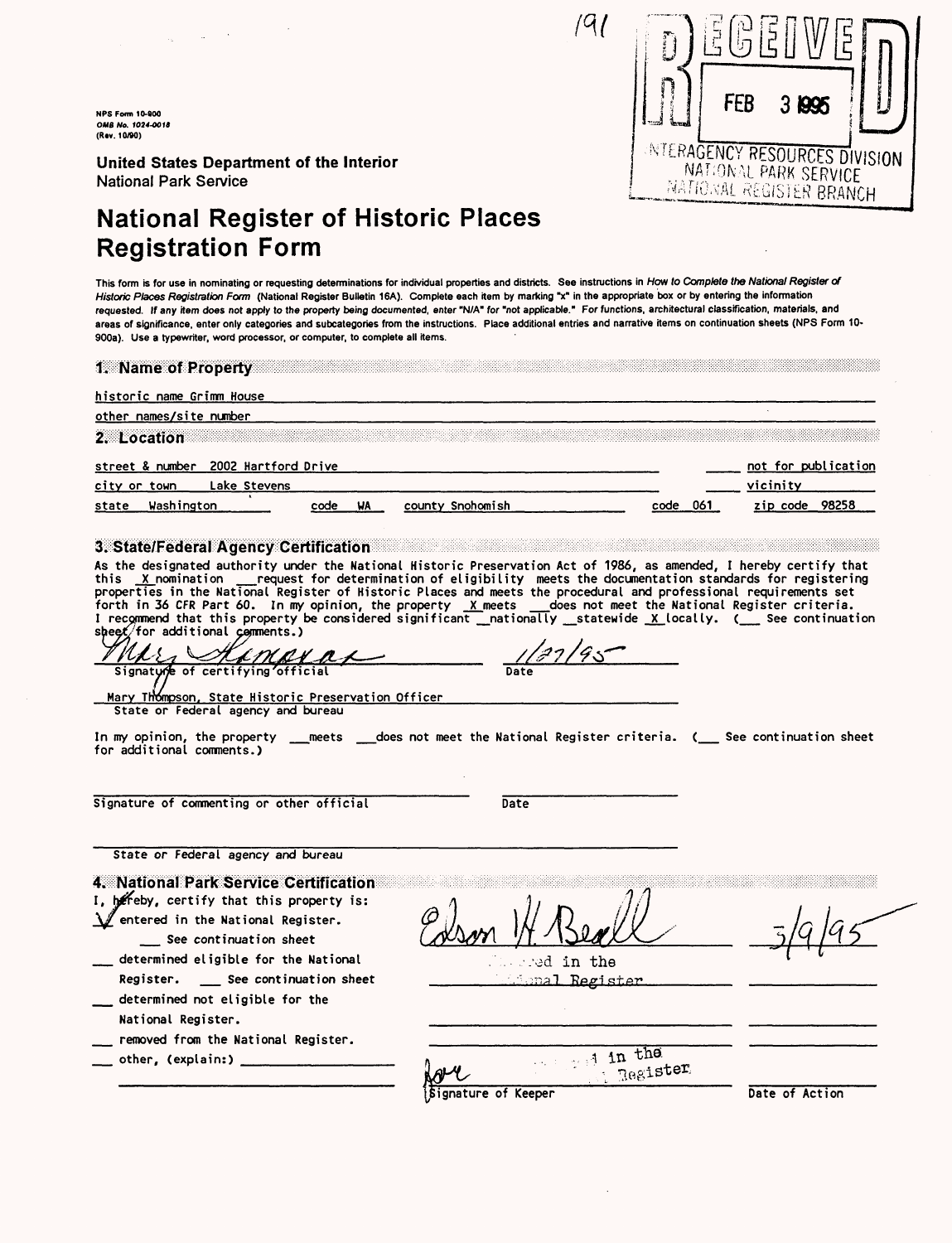| USDI/NPS NRHP Registration Form                                                                                                                                                                                                                                |                                                                                                                       |                                                |                                                                                                                                                                                                                                |
|----------------------------------------------------------------------------------------------------------------------------------------------------------------------------------------------------------------------------------------------------------------|-----------------------------------------------------------------------------------------------------------------------|------------------------------------------------|--------------------------------------------------------------------------------------------------------------------------------------------------------------------------------------------------------------------------------|
| Property Name Grimm House                                                                                                                                                                                                                                      |                                                                                                                       |                                                |                                                                                                                                                                                                                                |
| County and State Snohomish County, Washington                                                                                                                                                                                                                  |                                                                                                                       |                                                | Page $2$                                                                                                                                                                                                                       |
| 5. Classification<br>Ownership of Property<br>X private<br>public-local<br>public-State<br>public-Federal                                                                                                                                                      | Category of Property .<br>$X$ building(s)<br>district<br>site<br>structure<br>object                                  | contributing<br>$\blacksquare$<br>$\mathbf{1}$ | No. of Resources within Property<br>noncontributing<br>$\equiv$ buildings<br>sites<br>____ structures<br>___ objects<br>___ Total                                                                                              |
| Name of related multiple property listing:<br>(Enter "N/A" if property is not part of a<br>multiple property listing.)                                                                                                                                         |                                                                                                                       |                                                | No. of contributing resources previously<br>listed in the National Register:                                                                                                                                                   |
| N/A<br><u> 1980 - John Harry Harry Harry Harry Harry Harry Harry Harry Harry Harry Harry Harry Harry Harry Harry Harry H</u>                                                                                                                                   |                                                                                                                       |                                                |                                                                                                                                                                                                                                |
| 6. Functions or Use<br><b>Historic Functions</b><br>(Enter categories from instructions.)<br>Dwelling                                                                                                                                                          |                                                                                                                       | Current Functions                              | (Enter categories from instructions.)<br>Vacant (not in use) and the control of the control of the control of the control of the control of the control o                                                                      |
|                                                                                                                                                                                                                                                                |                                                                                                                       |                                                |                                                                                                                                                                                                                                |
|                                                                                                                                                                                                                                                                |                                                                                                                       |                                                |                                                                                                                                                                                                                                |
| 7. Description and the contract of the contract of the contract of the contract of the contract of the contract of the contract of the contract of the contract of the contract of the contract of the contract of the contrac<br>Architectural Classification |                                                                                                                       | Materials                                      |                                                                                                                                                                                                                                |
| (Enter categories from instructions.)                                                                                                                                                                                                                          |                                                                                                                       | (Enter categories from instructions.)          |                                                                                                                                                                                                                                |
| <u>No Style</u>                                                                                                                                                                                                                                                | <u> 1989 - Jacques Barristo, poet e company a company a company a company a company a company a company and the s</u> |                                                | foundation Wood (post-beam)                                                                                                                                                                                                    |
|                                                                                                                                                                                                                                                                | <u> 1980 - Johann John Stone, mars and de former and de former and design and design and design and design and de</u> |                                                | roof Wood Mood and the Contract of Mood and The Contract of Mood and The Contract of Mood and The Contract of Mood and The Contract of The Contract of The Contract of The Contract of The Contract of The Contract of The Con |
|                                                                                                                                                                                                                                                                |                                                                                                                       |                                                |                                                                                                                                                                                                                                |

**Narrative Description (Describe the historic and current condition of the property on one or more continuation sheets.)**

The Grimm House was built in 1904 by the Rucker Brother's Lumber Company. It was built for middle-management mill workers such as mill wrights and machinists. Paul Grimm, for whom the house was named, was a mill wright who helped build the sawmill that was to be the foundation of the City of Lake Stevens. Later, Mr. Grimm was able to purchase the residence. The Grimm family resided in the house from 1904 to 1968, the date that Mrs. Grimm died. It was purchased by William Hawkins who rented the unit until 1986. It was given to the Lake Stevens Historical Society in 1987 by Mr. Hawkins with the idea that the house would be restored and refurnished to the era in which it was constructed. The house is divided into a kitchen, kitchenette, bathroom, pantry, two bedrooms downstairs and two bedrooms upstairs. It also has a front porch and a dormer above the porch. This house is the only remaining house out of four (of this style) built by the Rucker Brothers for their employees. The Rucker brothers operated one of the largest saw-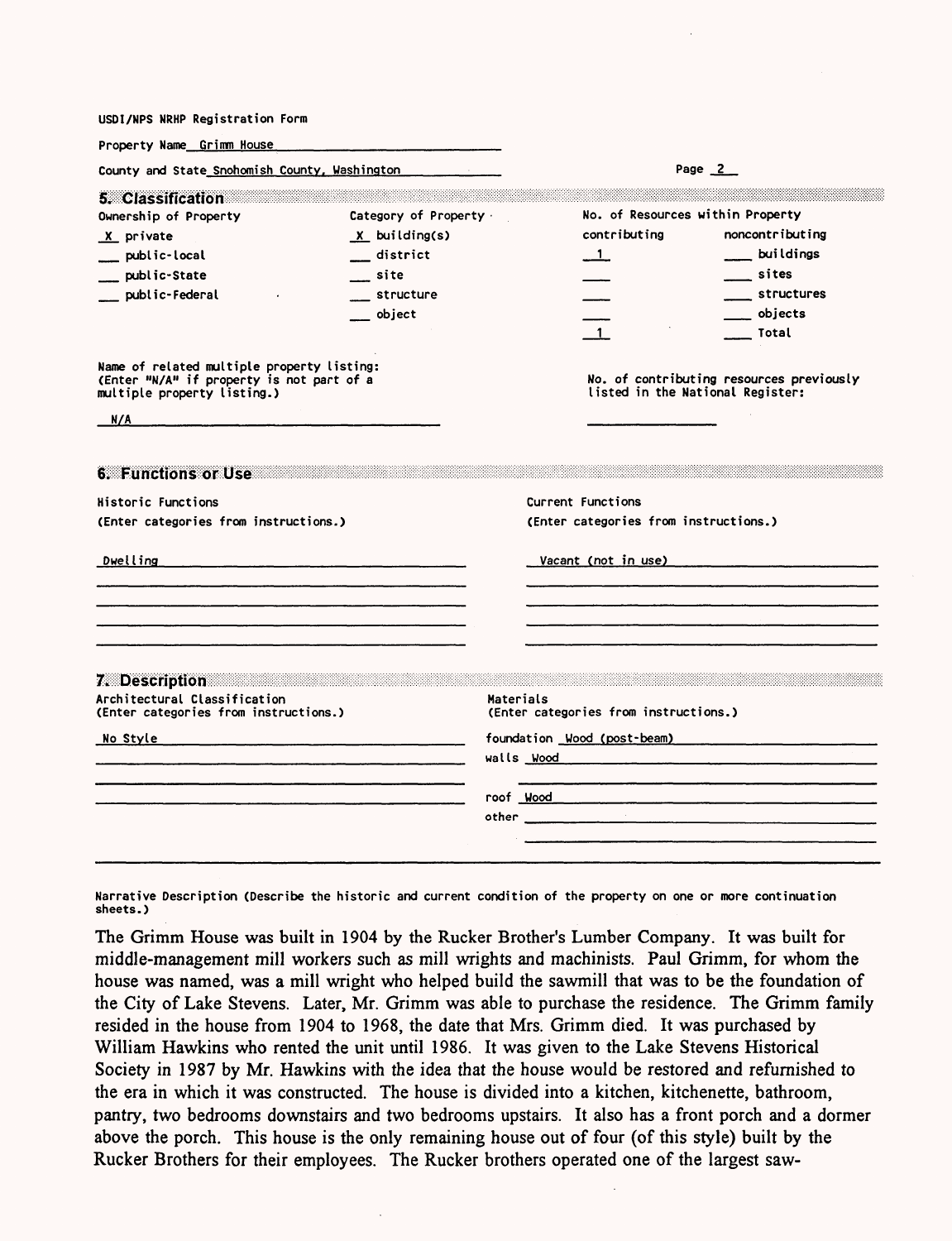| USDI/NPS NRHP Registration Form                                                                                                                                                                                                                                     |                                                                                                                                                                                                                               |                   |
|---------------------------------------------------------------------------------------------------------------------------------------------------------------------------------------------------------------------------------------------------------------------|-------------------------------------------------------------------------------------------------------------------------------------------------------------------------------------------------------------------------------|-------------------|
| Property Name Grimm House                                                                                                                                                                                                                                           |                                                                                                                                                                                                                               |                   |
| County and State Snohomish County, Washington                                                                                                                                                                                                                       |                                                                                                                                                                                                                               | Page $3$          |
| 8. Statement of Significance and a statement of Significance and a statement of Significance and a statement of<br>Applicable National Register Criteria (Mark "x" in one or more boxes for the criteria qualifying the property for<br>National Register listing.) |                                                                                                                                                                                                                               |                   |
| X A Property is associated with events that have made a significant contribution to the broad patterns of<br>our history.                                                                                                                                           |                                                                                                                                                                                                                               |                   |
| $X$ B Property is associated with the lives of persons significant in our past.                                                                                                                                                                                     |                                                                                                                                                                                                                               |                   |
| $\hspace{1cm}$ C Property embodies the distinctive characteristics of a type, period, or method of construction<br>and distinguishable entity whose components lack individual distinction.                                                                         | or represents the work of a master, or possesses high artistic values, or represents a significant                                                                                                                            |                   |
| D Property has yielded, or is likely to yield, information important in prehistory or history.                                                                                                                                                                      |                                                                                                                                                                                                                               |                   |
| Criteria Considerations (Mark "x" in all the boxes that apply.)                                                                                                                                                                                                     |                                                                                                                                                                                                                               |                   |
| ___ A owned by a religious institution or used for religious purposes.                                                                                                                                                                                              |                                                                                                                                                                                                                               |                   |
| B removed from its original location.                                                                                                                                                                                                                               |                                                                                                                                                                                                                               |                   |
| C a birthplace or a grave.                                                                                                                                                                                                                                          |                                                                                                                                                                                                                               |                   |
| D a cemetery.                                                                                                                                                                                                                                                       |                                                                                                                                                                                                                               |                   |
| $\equiv$ E a reconstructed building, object, or structure.                                                                                                                                                                                                          |                                                                                                                                                                                                                               |                   |
| ____ F a commemorative property.                                                                                                                                                                                                                                    |                                                                                                                                                                                                                               |                   |
| g Iess than 50 years of age or achieved significance within the past 50 years.                                                                                                                                                                                      |                                                                                                                                                                                                                               |                   |
| Areas of Significance<br>(Enter categories from instructions.)                                                                                                                                                                                                      | Period of Significance the control of the set of the set of the set of the set of the set of the set of the set of the set of the set of the set of the set of the set of the set of the set of the set of the set of the set | Significant Dates |
| Exploration/Settlement                                                                                                                                                                                                                                              | 1904-1926 2010 1910 1920                                                                                                                                                                                                      | 1904-1926         |
|                                                                                                                                                                                                                                                                     |                                                                                                                                                                                                                               |                   |
|                                                                                                                                                                                                                                                                     |                                                                                                                                                                                                                               |                   |
|                                                                                                                                                                                                                                                                     | Cultural Affiliation                                                                                                                                                                                                          |                   |
|                                                                                                                                                                                                                                                                     |                                                                                                                                                                                                                               |                   |
|                                                                                                                                                                                                                                                                     |                                                                                                                                                                                                                               |                   |
| Significant Person                                                                                                                                                                                                                                                  | Architect/Builder                                                                                                                                                                                                             |                   |
| W. J. Rucker                                                                                                                                                                                                                                                        | Rucker Brothers                                                                                                                                                                                                               |                   |

 $\sim$   $\sim$ 

 $\bar{z}$ 

 $\sim$   $\sim$ 

Narrative Statement of Significance (Explain the significance of the property on one or more continuation sheets.)

 $\mathcal{L}^{\text{max}}_{\text{max}}$ 

 $\sim 400$  km

 $\mathcal{L}^{\text{max}}_{\text{max}}$  ,  $\mathcal{L}^{\text{max}}_{\text{max}}$ 

 $\sim 10^7$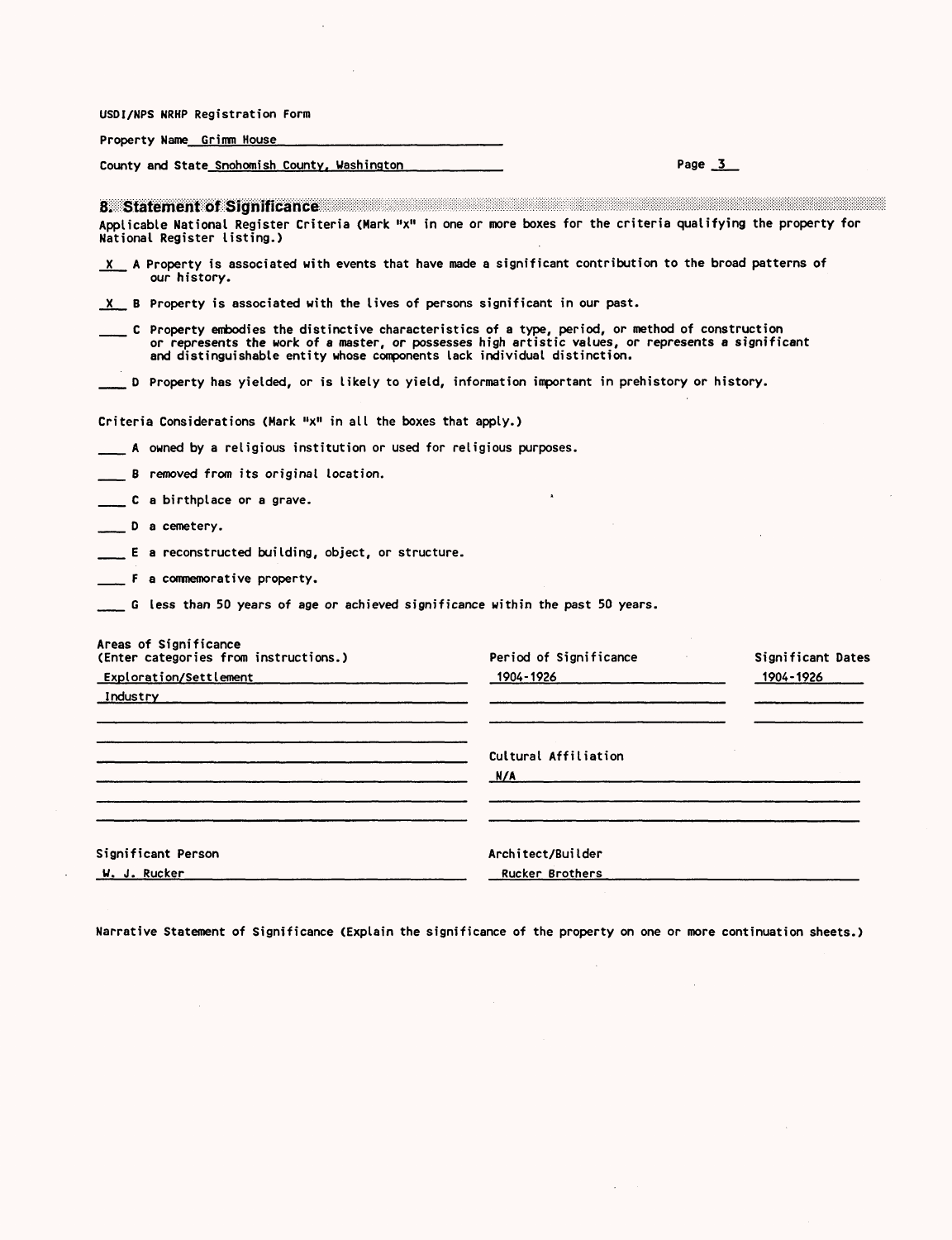| Property Name_Grimm House                                                                                                                                                                                                                                                                                                                                                                                                                                                                                                                                                                                                                                                                                                                                                                                                                                                                                                                                                                                                                                                        |                                                                                                                                                                                                                                                                                                                     |
|----------------------------------------------------------------------------------------------------------------------------------------------------------------------------------------------------------------------------------------------------------------------------------------------------------------------------------------------------------------------------------------------------------------------------------------------------------------------------------------------------------------------------------------------------------------------------------------------------------------------------------------------------------------------------------------------------------------------------------------------------------------------------------------------------------------------------------------------------------------------------------------------------------------------------------------------------------------------------------------------------------------------------------------------------------------------------------|---------------------------------------------------------------------------------------------------------------------------------------------------------------------------------------------------------------------------------------------------------------------------------------------------------------------|
| County and State Snohomish County, Washington                                                                                                                                                                                                                                                                                                                                                                                                                                                                                                                                                                                                                                                                                                                                                                                                                                                                                                                                                                                                                                    | Page $4$                                                                                                                                                                                                                                                                                                            |
| 9. Major Bibliographical References                                                                                                                                                                                                                                                                                                                                                                                                                                                                                                                                                                                                                                                                                                                                                                                                                                                                                                                                                                                                                                              |                                                                                                                                                                                                                                                                                                                     |
| (Cite the books, articles, and other sources used in preparing this form on one or more continuation sheets.)                                                                                                                                                                                                                                                                                                                                                                                                                                                                                                                                                                                                                                                                                                                                                                                                                                                                                                                                                                    |                                                                                                                                                                                                                                                                                                                     |
| Previous documentation on file (NPS):                                                                                                                                                                                                                                                                                                                                                                                                                                                                                                                                                                                                                                                                                                                                                                                                                                                                                                                                                                                                                                            | Primary location of additional data:                                                                                                                                                                                                                                                                                |
| ___ preliminary determination of individual listing                                                                                                                                                                                                                                                                                                                                                                                                                                                                                                                                                                                                                                                                                                                                                                                                                                                                                                                                                                                                                              | State Historic Preservation Office                                                                                                                                                                                                                                                                                  |
| (36 CFR 67) has been requested                                                                                                                                                                                                                                                                                                                                                                                                                                                                                                                                                                                                                                                                                                                                                                                                                                                                                                                                                                                                                                                   | ___ Other State agency                                                                                                                                                                                                                                                                                              |
| __ previously listed in the National Register                                                                                                                                                                                                                                                                                                                                                                                                                                                                                                                                                                                                                                                                                                                                                                                                                                                                                                                                                                                                                                    | Federal agency                                                                                                                                                                                                                                                                                                      |
| previously determined eligible by the National Register                                                                                                                                                                                                                                                                                                                                                                                                                                                                                                                                                                                                                                                                                                                                                                                                                                                                                                                                                                                                                          | Local government                                                                                                                                                                                                                                                                                                    |
| designated a National Historic Landmark                                                                                                                                                                                                                                                                                                                                                                                                                                                                                                                                                                                                                                                                                                                                                                                                                                                                                                                                                                                                                                          | __ University                                                                                                                                                                                                                                                                                                       |
| ___ recorded by Historic American Buildings                                                                                                                                                                                                                                                                                                                                                                                                                                                                                                                                                                                                                                                                                                                                                                                                                                                                                                                                                                                                                                      | Other                                                                                                                                                                                                                                                                                                               |
| Survey # _______________                                                                                                                                                                                                                                                                                                                                                                                                                                                                                                                                                                                                                                                                                                                                                                                                                                                                                                                                                                                                                                                         | Specify repository:                                                                                                                                                                                                                                                                                                 |
| recorded by Historic American Engineering                                                                                                                                                                                                                                                                                                                                                                                                                                                                                                                                                                                                                                                                                                                                                                                                                                                                                                                                                                                                                                        | Lake Stevens Historical Museum                                                                                                                                                                                                                                                                                      |
| Record # $\frac{1}{2}$ Record # $\frac{1}{2}$ Record # $\frac{1}{2}$ Record # $\frac{1}{2}$ Record # $\frac{1}{2}$ Record # $\frac{1}{2}$ Record # $\frac{1}{2}$ Record # $\frac{1}{2}$ Record # $\frac{1}{2}$ Record # $\frac{1}{2}$ Record # $\frac{1}{2}$ Record # $\frac$                                                                                                                                                                                                                                                                                                                                                                                                                                                                                                                                                                                                                                                                                                                                                                                                    |                                                                                                                                                                                                                                                                                                                     |
| 10. Geographical Data<br>Acreage of property __ less_than_1                                                                                                                                                                                                                                                                                                                                                                                                                                                                                                                                                                                                                                                                                                                                                                                                                                                                                                                                                                                                                      |                                                                                                                                                                                                                                                                                                                     |
| UTM References<br>1/1 5/6/9/9/1/0 5/3/1/8/2/6/0<br>Zone Easting Northing                                                                                                                                                                                                                                                                                                                                                                                                                                                                                                                                                                                                                                                                                                                                                                                                                                                                                                                                                                                                         | $\frac{3}{2}$ $\frac{1}{2}$ $\frac{1}{2}$ $\frac{1}{2}$ $\frac{1}{2}$ $\frac{1}{2}$ $\frac{1}{2}$ $\frac{1}{2}$ $\frac{1}{2}$ $\frac{1}{2}$ $\frac{1}{2}$ $\frac{1}{2}$ $\frac{1}{2}$ $\frac{1}{2}$ $\frac{1}{2}$ $\frac{1}{2}$ $\frac{1}{2}$ $\frac{1}{2}$ $\frac{1}{2}$ $\frac{1}{2}$ $\frac{1}{2}$ $\frac{1}{2}$ |
|                                                                                                                                                                                                                                                                                                                                                                                                                                                                                                                                                                                                                                                                                                                                                                                                                                                                                                                                                                                                                                                                                  | $4 - L$ $11111$ $11111$                                                                                                                                                                                                                                                                                             |
|                                                                                                                                                                                                                                                                                                                                                                                                                                                                                                                                                                                                                                                                                                                                                                                                                                                                                                                                                                                                                                                                                  |                                                                                                                                                                                                                                                                                                                     |
|                                                                                                                                                                                                                                                                                                                                                                                                                                                                                                                                                                                                                                                                                                                                                                                                                                                                                                                                                                                                                                                                                  |                                                                                                                                                                                                                                                                                                                     |
|                                                                                                                                                                                                                                                                                                                                                                                                                                                                                                                                                                                                                                                                                                                                                                                                                                                                                                                                                                                                                                                                                  | See continuation sheet                                                                                                                                                                                                                                                                                              |
|                                                                                                                                                                                                                                                                                                                                                                                                                                                                                                                                                                                                                                                                                                                                                                                                                                                                                                                                                                                                                                                                                  |                                                                                                                                                                                                                                                                                                                     |
|                                                                                                                                                                                                                                                                                                                                                                                                                                                                                                                                                                                                                                                                                                                                                                                                                                                                                                                                                                                                                                                                                  |                                                                                                                                                                                                                                                                                                                     |
|                                                                                                                                                                                                                                                                                                                                                                                                                                                                                                                                                                                                                                                                                                                                                                                                                                                                                                                                                                                                                                                                                  |                                                                                                                                                                                                                                                                                                                     |
|                                                                                                                                                                                                                                                                                                                                                                                                                                                                                                                                                                                                                                                                                                                                                                                                                                                                                                                                                                                                                                                                                  | telephone (206) 334-1012                                                                                                                                                                                                                                                                                            |
|                                                                                                                                                                                                                                                                                                                                                                                                                                                                                                                                                                                                                                                                                                                                                                                                                                                                                                                                                                                                                                                                                  | state Wa zip code 98258                                                                                                                                                                                                                                                                                             |
|                                                                                                                                                                                                                                                                                                                                                                                                                                                                                                                                                                                                                                                                                                                                                                                                                                                                                                                                                                                                                                                                                  |                                                                                                                                                                                                                                                                                                                     |
|                                                                                                                                                                                                                                                                                                                                                                                                                                                                                                                                                                                                                                                                                                                                                                                                                                                                                                                                                                                                                                                                                  |                                                                                                                                                                                                                                                                                                                     |
|                                                                                                                                                                                                                                                                                                                                                                                                                                                                                                                                                                                                                                                                                                                                                                                                                                                                                                                                                                                                                                                                                  |                                                                                                                                                                                                                                                                                                                     |
|                                                                                                                                                                                                                                                                                                                                                                                                                                                                                                                                                                                                                                                                                                                                                                                                                                                                                                                                                                                                                                                                                  |                                                                                                                                                                                                                                                                                                                     |
| A USGS map (7.5 or 15 minute series) indicating the property's location.<br>A sketch map for historic districts and properties having large acreage or numerous resources.                                                                                                                                                                                                                                                                                                                                                                                                                                                                                                                                                                                                                                                                                                                                                                                                                                                                                                       |                                                                                                                                                                                                                                                                                                                     |
| Verbal Boundary Description (Describe the boundaries of the property on a continuation sheet.)<br>Boundary Justification (Explain why the boundaries were selected on a continuation sheet.)<br>11. Form Prepared By Participants and the Contract of the Contract of the Contract of the Contract of the Contract of the Contract of the Contract of the Contract of the Contract of the Contract of the Contract of the Cont<br>name/title    David McGuire & Gayle Whitsell    _______<br>organization City of Lake Stevens/L.S. Historical Society _______________ date February 15, 1994<br>street & number Post Office Box 257<br>city or town __ Lake Stevens<br><b>Additional Documentation Additional District Contract on the United States of the United States of the United States of the United States of the United States of the United States of the United States of the United States</b><br>Submit the following items with the completed form:<br>Continuation Sheets<br>Maps<br>Photographs<br>Representative black and white photographs of the property. |                                                                                                                                                                                                                                                                                                                     |
| Additional items (Check with the SHPO or FPO for any additional items.)                                                                                                                                                                                                                                                                                                                                                                                                                                                                                                                                                                                                                                                                                                                                                                                                                                                                                                                                                                                                          |                                                                                                                                                                                                                                                                                                                     |
| Property Owner: (Complete this item at the request of the SHPO or FPO.)                                                                                                                                                                                                                                                                                                                                                                                                                                                                                                                                                                                                                                                                                                                                                                                                                                                                                                                                                                                                          |                                                                                                                                                                                                                                                                                                                     |
| name Lake Stevens Historical Society [19] [19] The Cameran Common Control of the Cameran Common Common Common<br>street & number <u>Post Office Box 847</u> expression and the phone (206) 334-3873                                                                                                                                                                                                                                                                                                                                                                                                                                                                                                                                                                                                                                                                                                                                                                                                                                                                              |                                                                                                                                                                                                                                                                                                                     |

 $\mathcal{L}(\mathcal{A})$  and  $\mathcal{L}(\mathcal{A})$ 

 $\mathbf{r}^{(1)}$  .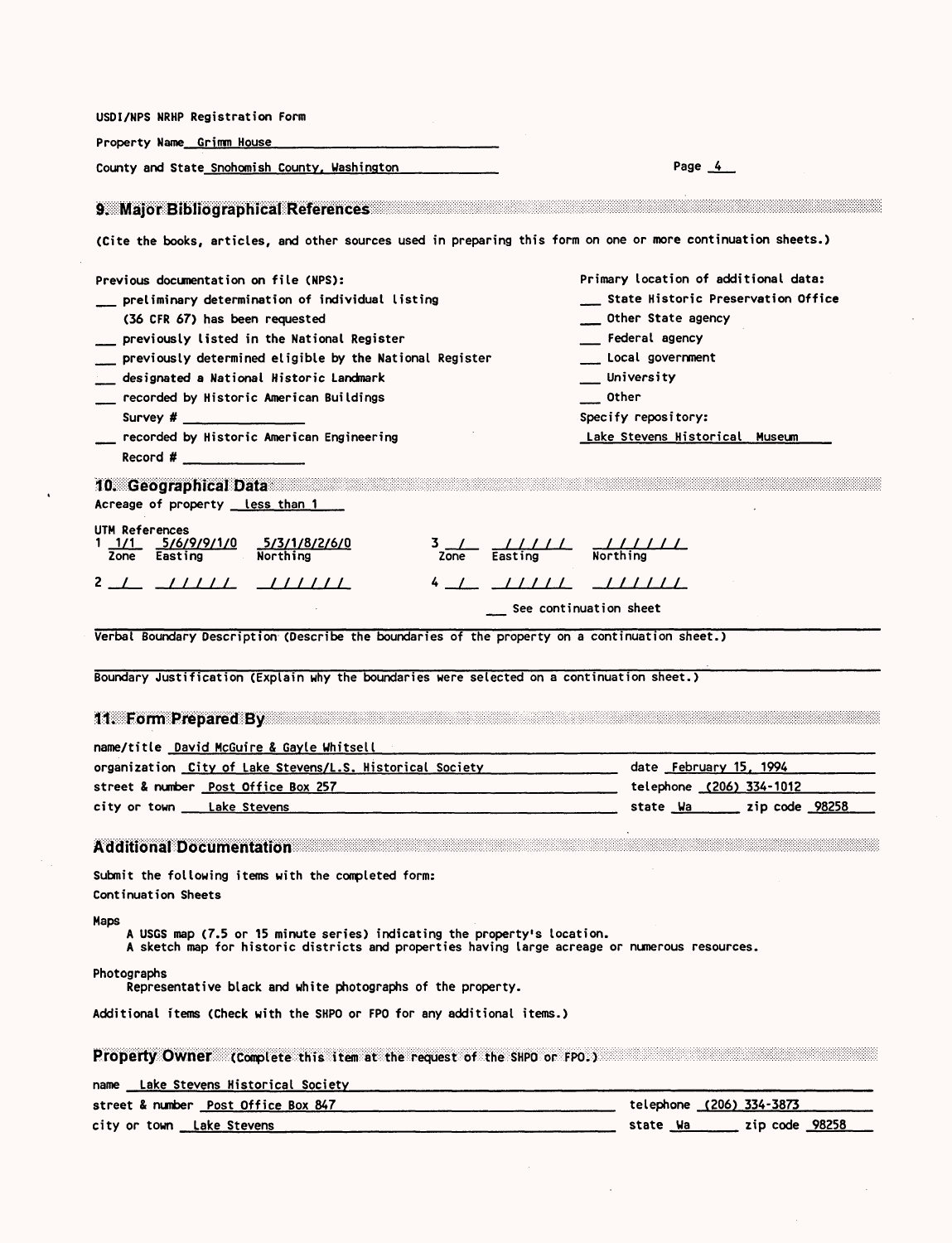**(Oct. 1990)**

United States Department of the Interior National Park Service

# **National Register of Historic Places Continuation Sheet**

Section Number 7 Page 2

mills in the United States on Lake Stevens from 1904 to 1926. The City of Lake Stevens is located around the original mill site on Lake Stevens and has incorporated the town of Hartford northeast of the original mill site. Hartford enjoyed rail service from many locations including the historic Monte Cristo mining and logging district to the east of Lake Stevens. The Grimm House stands as a representative of the historical period that witnessed the early settlement of the area; the advent of an industrial revolution in the Northwest; the expansion of national and international markets in logs and wood products shipped out of the Port of Everett (located six miles to the west); and the beginning of the community that evolved into the City of Lake Stevens. The house has deteriorated since 1986 due to neglect, lack of use, and exposure to the weather; however, it is still in very good condition despite the fact that the porch was removed for safety reasons (and is stored in the house).

Attached are schematic drawings of the house interior and recent photographs. Overall, the house is 30'x30', two floors, and has a shake shingle roof. The foundation is wood/post-beam, the siding is wood, and the interior is woodshiplap-wallpaper. Modifications to the original structure include the addition of a bathroom, and an interior wall that was removed and put back several times according to some accounts (see main floor schematic - dashed line).

Recent photos are included with this nomination. The house is located in the heart of Lake Stevens and is surrounded by mostly commercial uses (north, east, south), and residential (west). The building to the southeast on Stevens Creek is another "original" structure, believed to date to the late teens or early twenties. The building is used as a restaurant and was a commercial building from the early twenties to present. All of the other commercial buildings are fairly recent (1960s  $+$ ). The residence to the west was built in 1908 and is known as the Bragg House. Bragg was a blacksmith during the period when the Mill was in operation.

Ultimately, it is the City's goal to find resources to help us identify other potentially eligible properties; particularly those associated with the Rucker Mill. In the meantime, we must continue to identify and nominate those properties individually that appear to be eligible and that will benefit most from designation.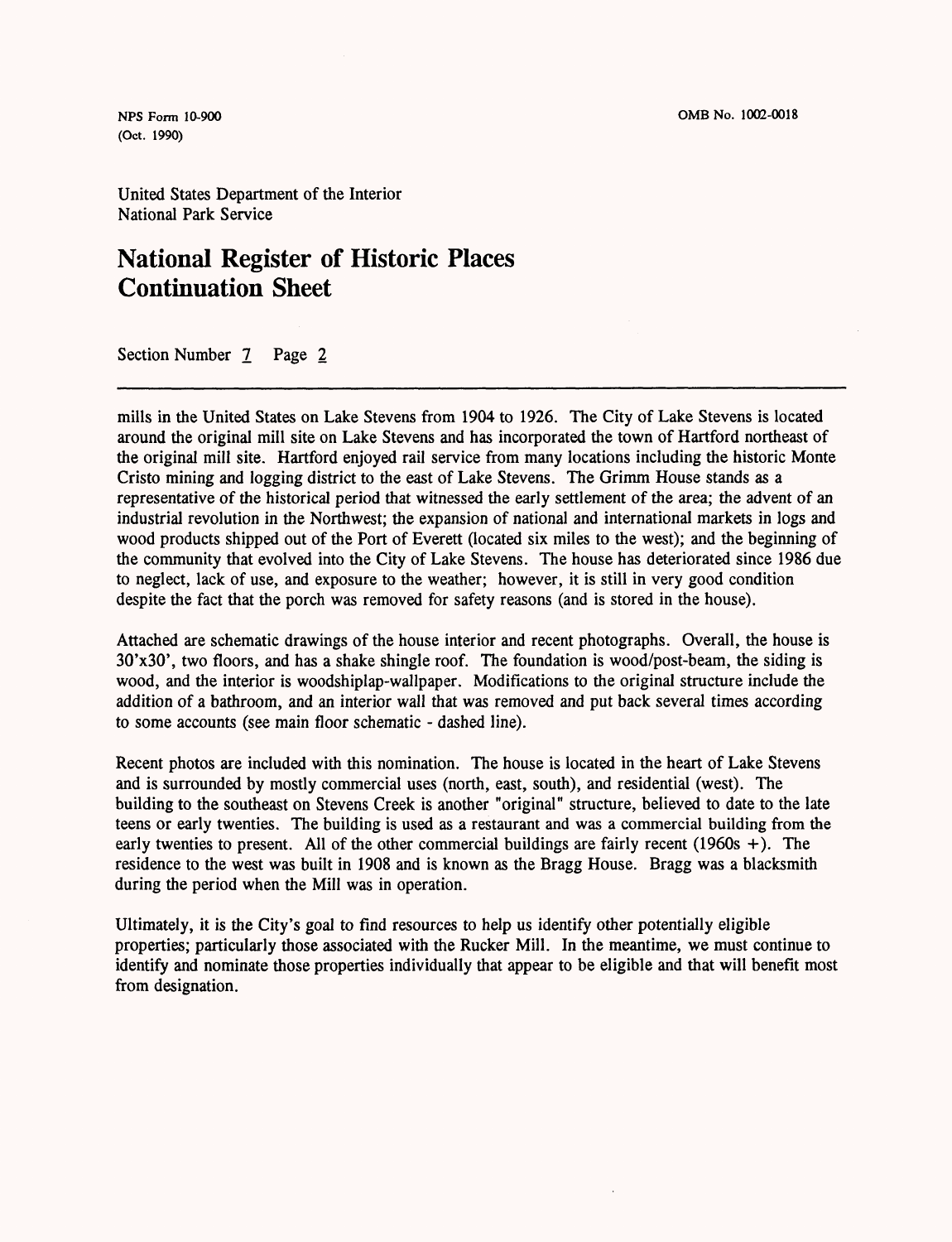(Oct. 1990)

United States Department of the Interior National Park Service

# **National Register of Historic Places Continuation Sheet**

Section Number 8 Page 2

#### Period of Significance  $\mathbf{o}$

The period of significance is the time span of the operation of the Mill (1904-1926). Most of the original buildings from the era of the Rucker Mill have been destroyed in Lake Stevens. However, the Grimm House, partly due to the longevity of the inhabitants, has lasted through the years to witness the many changes to the area; the construction and operation of one of the worlds largest log mills; the burning of the Rucker Mill; the decline of the local logging industry; the advent of pavement on the streets; the disappearance of the railroads; and the death of the last of the original occupants.

#### Significant Dates  $\mathbf{o}$

As mentioned above, the period of 1904-1926 saw the beginnings of the Lake Stevens community due to the construction and operation of the Rucker Mill and other smaller mills in the immediate vicinity. All of the following significant events were occurring while the house was being built and occupied:

- Roads were built to bring in people and goods from the Puget Sound. For example, the Everett/Machias road was begun in 1894; the effort to construct the Everett/Lake Stevens/Hartford/Granite Falls road was begun in 1908. These were plank on piling roads because of the extremely wet conditions.
- Rail lines were built to transport people and logs. These lines included the Northern Pacific line that reached Hartford in 1889; the Hartford & Eastern Railroad that linked Hartford and the Monte Cristo historic mining district in 1892. The Hartford & Eastern line later became known as Everett & Monte Cristo line that operated until 1915. The Rucker Brothers leased and operated the line until 1926 with passenger service that included six gas cars converted to run on rails.
- Towns were generated out of the housing built to accommodate the mill's work force including the City of Lake Stevens.

This house represents one of the few remaining links between the City of today and its rich past.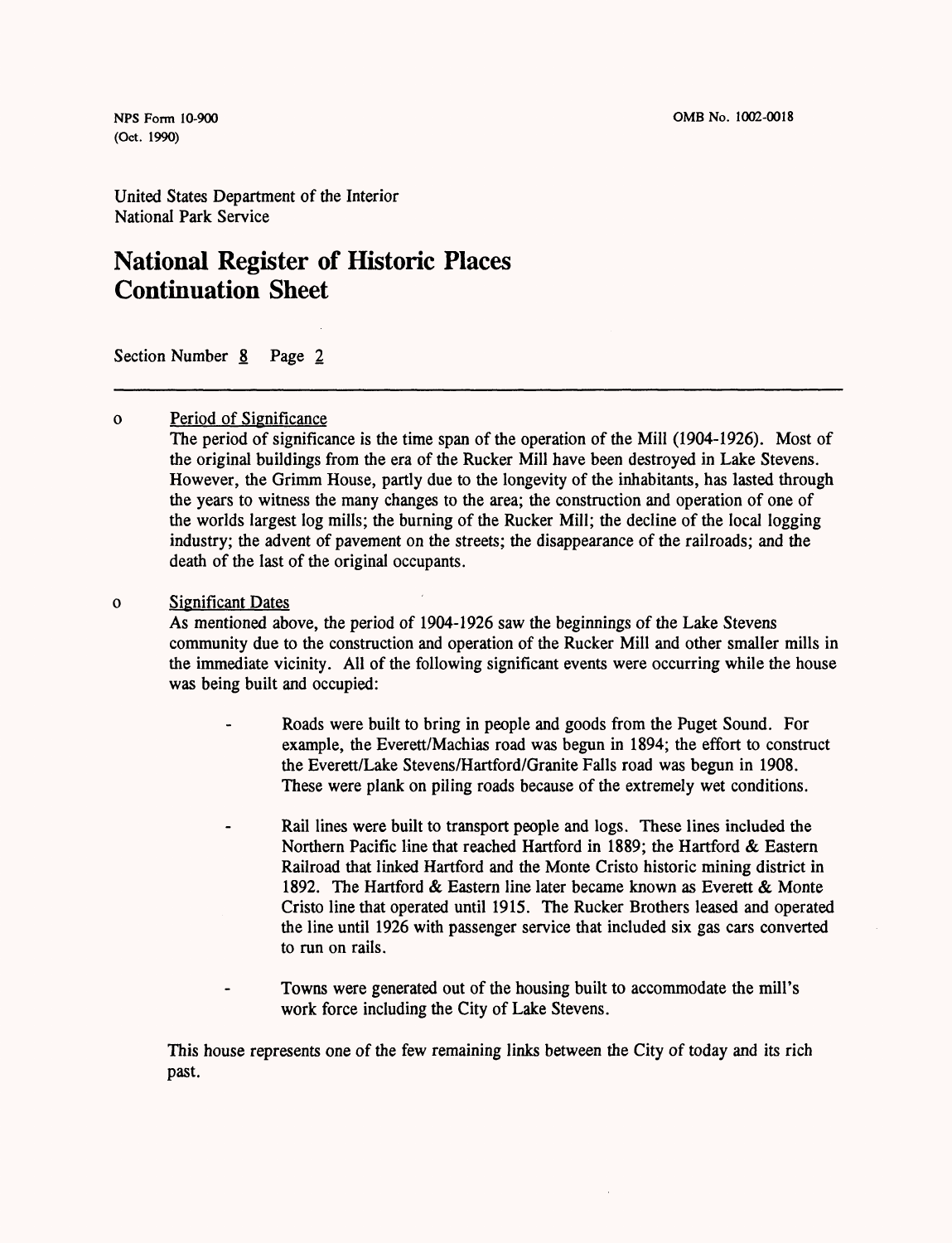**(Oct. 1990)**

**United States Department of the Interior** National Park Service

## **National Register of Historic Places Continuation Sheet**

Section Number 8 Page 3

#### Summary  $\Omega$

The Grimm House (1904) is significant on both a state-wide and local level because of its association with the original settlement of the area; its association with the beginning and ultimately the end of the Rucker Mill (1904-1926); its association with W.J. & B. Rucker (Rucker Brothers); and its association with the economic development of the Pacific Northwest through the exploitation of wood products. The development of the Lake Stevens community and the impact the wood mills and mining operations and related transportation facilities had on that development cannot be overstated.

The Rucker Mill was believed to be built around 1904. It is difficult to provide an exact date because so many local mills burned, were rebuilt, traded hands, and were combined. The mill was located on the site of the old Joy's Mill which burned in 1903. The land was originally platted by C.A. Missimer in 1889 as the town of "Outing", but was later vacated by Missimer and sold to the Ruckers. The Rucker Mill processed old growth timber and shingles and could mill approximately 75,000 - 100,000 feet of logs per day. The shingle capacity equalled approximately 60,000 per day. The mill employed around 500 people. Other smaller shingle mills were in operation in Hartford less than a mile to east (currently part of the City of Lake Stevens). One of the original shingle mills is still in operation in the Hartford area.

The Rucker Mill burned at least twice (1917 and 1926), but was not rebuilt after the last accident. The newspaper articles covering the fire (Everett News and the Everett Herald, January 7, 1926) both quoted W.J. Rucker as stating that the mill would be reopened within 90 days. The value of the damage to the plant was \$200,000 - a large sum for the times, although both papers stated that the mill was insured. The mill was the center of social and economic life to the lake community.

Although most references to the name "Rucker" includes "Brothers", it was Wyatt Jasper, not Bethel who was responsible for most of the "wheeling and dealing" the two did around the turn of the century in the Lake Stevens and Everett area. W.J. Rucker was born in Noble County, Ohio, in 1857. In the spring of 1888, he liquidated his business connections and moved with his mother and brother to Puget Sound. Rucker's intent was to take advantage of the positive investment climate in the region because of the expansion of railroads and plethora of other wealthy investors. He explored the entire region for opportunity starting in Fairhaven (Bellingham), moving south to Anacortes, then to Mukilteo.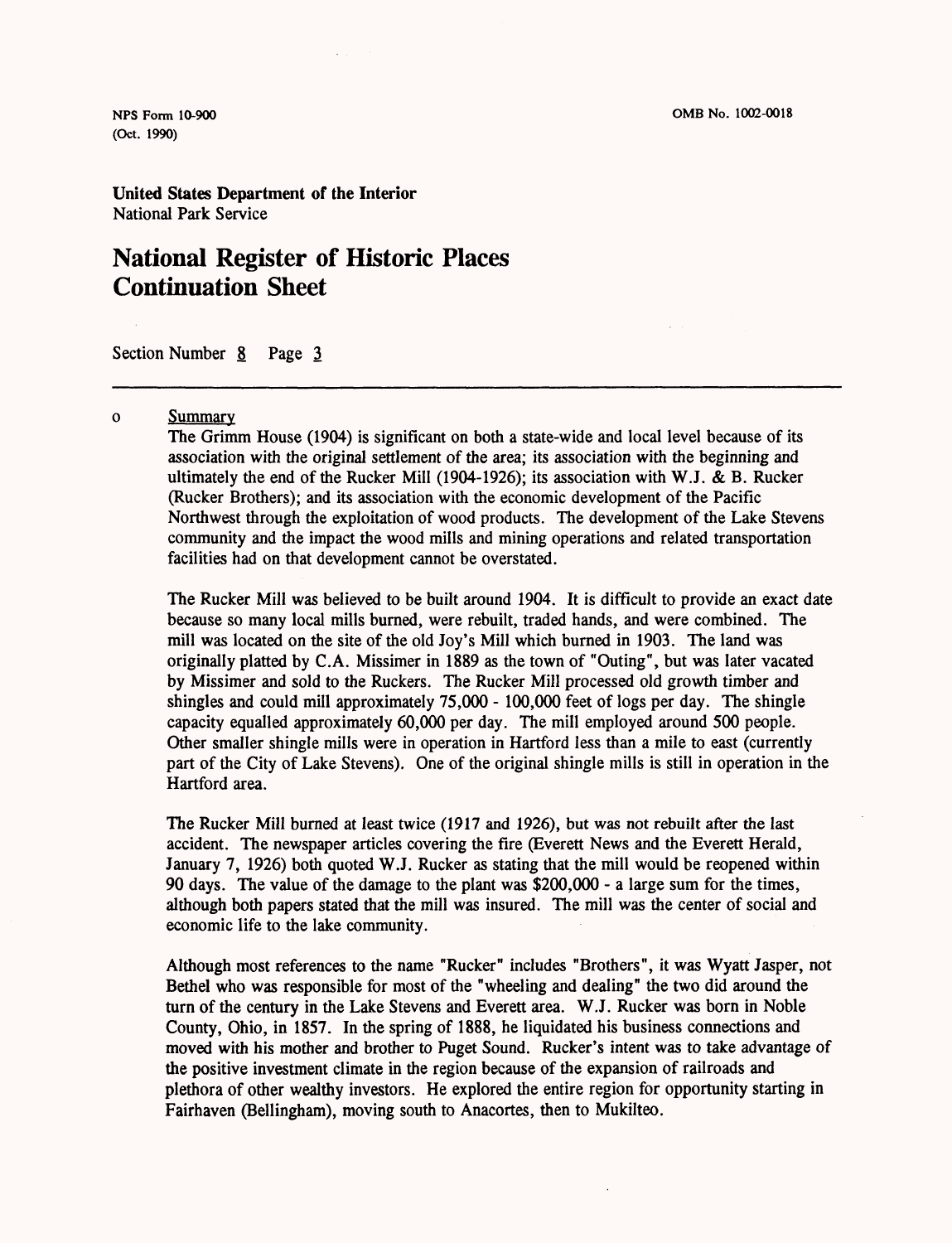**(Oct. 1990)**

**United States Department of the Interior** National Park Service

## **National Register of Historic Places Continuation Sheet**

Section Number 8 Page 4

According to History of Snohomish County (Vol. II, Pioneer Historical Publishing Co., 1926), Rucker determined that Port Gardner offered the most opportunity and "...secured a rowboat, and while he was ostensibly trolling for salmon, he was really ascertaining the depth of the water in front of what is now the busy water front of Everett." This activity prompted Rucker to make the first purchase of his estimated thousands of land transactions in the Everett/Lake Stevens areas. In fact, Rucker was involved in logging, farming, milling, banking, transportation, and real estate. The Rucker's presence in the area stimulated the building of roads, rail facilities, and the overall economic development and settlement of the area.

The Rucker Brothers, together with Henry Hewitt, Jr., filed the third plat in the City of Everett in 1892. The Rucker's filed one of the first plats, that was not later vacated, in what is now the City of Lake Stevens in 1908. That plat consisted of the vacated plat of the town of "Outing" (Lake Stevens) filed and vacated by Missimer.

In 1924, Rucker purchased the Northern Pacific Railroad Company's Hartford to Monte Cristo Line. The railroad was an important economic link for milling, logging, mining, and tourism. The line served to bring tourists to the "Big Four Inn" resort above Silverton near Monte Cristo. This inn was owned and operated by the Rucker Brothers.

When the Rucker Brothers arrived in the area, it was transitioning from strictly logging to milling. Logging operations required smaller crews than mills, and were more transient. Mills required more "structure" to be successful because of their relative permanence compared to a logging camp. For example, employees needed permanent housing, families needed schools and shops, the mills needed roads and rails, etc. Lake Stevens literally grew from the mill and its ancillary development. The Grimm House survives as a component of the structure supporting the Mill and the community that sprung up around it.

As for the house, the architectural style of the building may best be described as vernacular frame worker's housing and it is easily identifiable with the period of its construction. While it was not a mansion by any stretch of the imagination, it was a spacious and comfortable home for the Grimm family and quite nice by any standard for the day.

Looking at the historic photographs, one can see the other dwellings north of the Grimm House that were built for the same purpose; to house middle-management mill workers.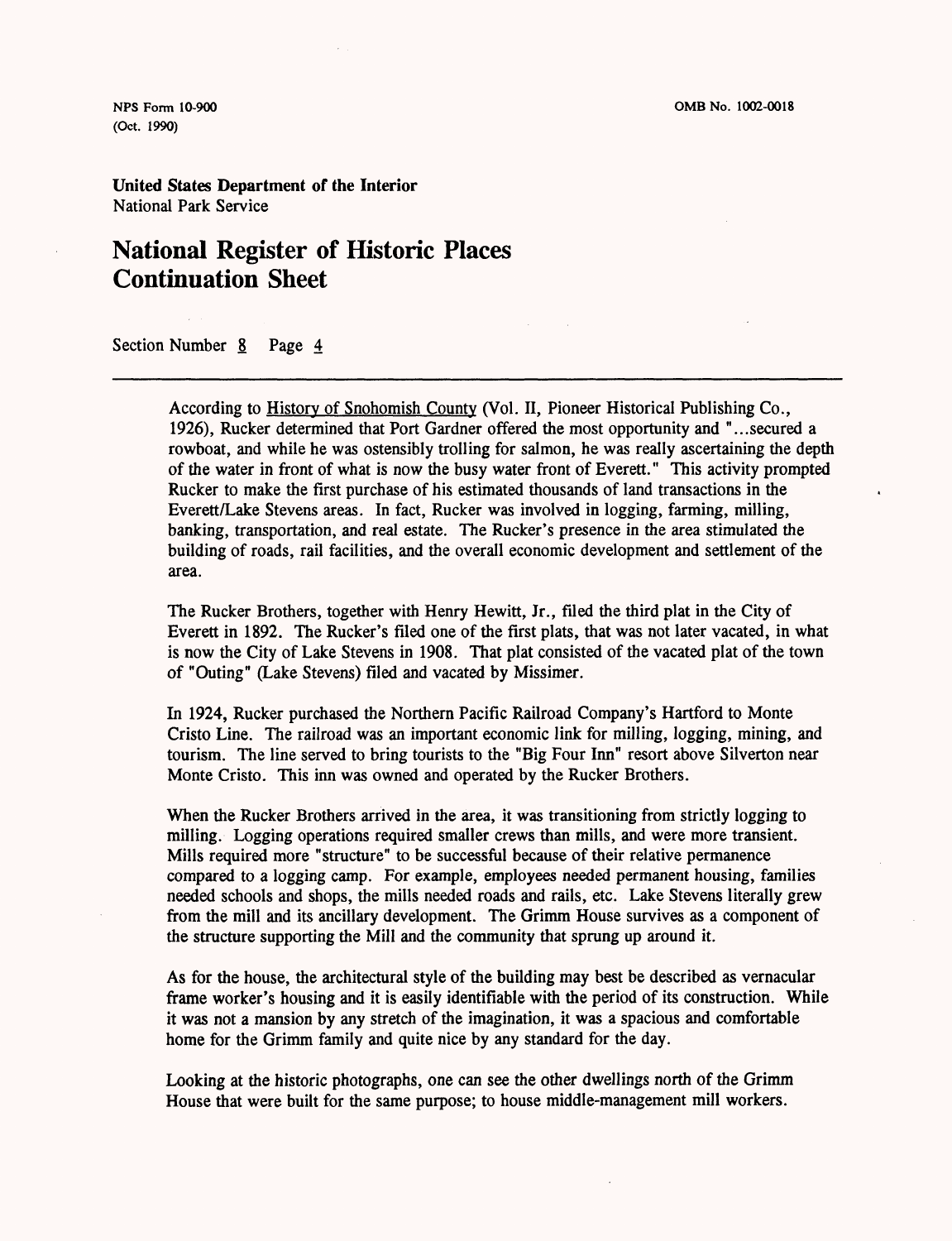**(Oct. 1990)**

**United States Department of the Interior** National Park Service

## **National Register of Historic Places Continuation Sheet**

Section Number 8 Page 5

None of those other houses exist today. The house was within walking distance of the mill and across Hartford Road from one of the rail lines that brought old growth timber to the mill. The overhead photograph was taken from the water tower at the mill which can be seen in the background of the other black and white photograph provided.

The setting of the Grimm House today has a body shop located to the north, a residence to the west, a bar/restaurant to the east, and a drive-in restaurant and mini-mart to the south (see photographs). The house is located in a commercial zone and is still on the corner of Hartford Road and 20th Street.

The house is prevalent in local oral histories and in written accounts of the history of the area (see bibliography).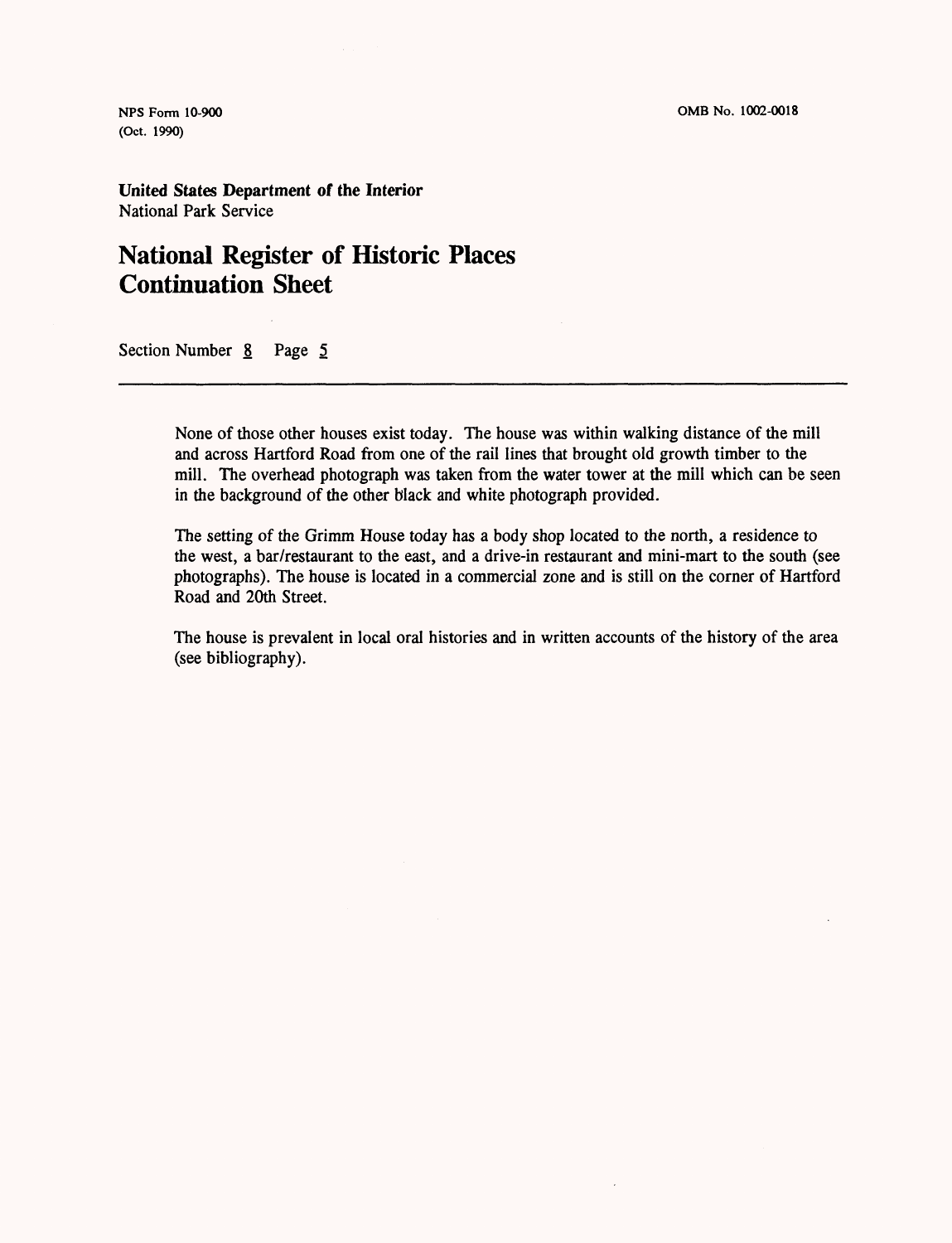**(Oct. 1990)**

**United States Department of the Interior** National Park Service

# **National Register of Historic Places Continuation Sheet**

Section Number 9 Page 2

### Bibliographical References

- 1. Silcox, Zelda, et. al, "History of Lake Stevens and Vicinity". Lake Stevens Community Development Program Publication, 1957.
- 2. Everett News, News Article on the Construction of the Everett/Machias Road, June 23 and June 30, 1894.
- 3. Everett News, January 6, 1927 (Burning of Rucker Mill)
- 4. Everett Herald, January 6, 1927 (Burning of Rucker Mill)
- 5. History of Snohomish County Washington, Volume I & II, Pioneer Historical Publishing Company, Seattle, 1926.
- 6. Oral Histories and numerous photographs on file at the Lake Stevens Historical Society Museum.